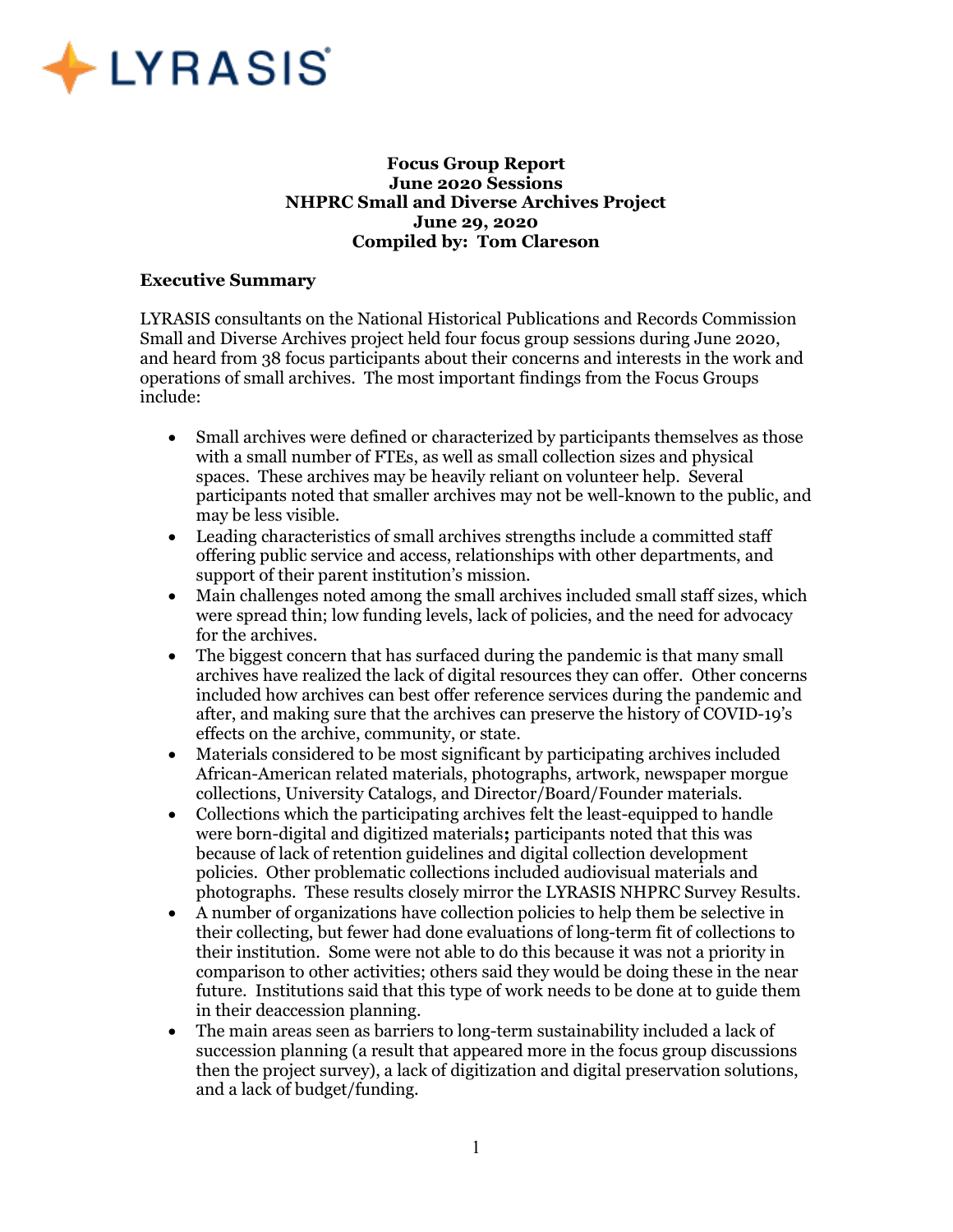# $\triangle$  LYRASIS

- Most often noted as issues causing building and space concerns were water and leaks in buildings; buildings not being climate controlled; security issues; and issues with offsite storage facilities. Some participants felt their facilities staff does not have a good understanding of archival collections.
- Other "space" issues considered in the discussions was the lack of digital storage space with archives or parent institution IT staff and equipment.
- Many of the participants had collecting or collection development policies, disaster plans, mission statements, and processing policies or manuals. Fewer had digital-related policies.
- A number of focus group participants said that there was good awareness of and commitment to preservation needs at their organizations, a few noting specific positions in administration that had expressed commitment. A number of focus group participants noted a lack of awareness and commitment, or only a vague level of commitment.
- Most of the focus group participant organizations did not have preservation education programs. Some used tours or digital tours to education administrators, boards, and the public about preservation needs and activities.
- The most-mentioned user groups across the four focus groups included staff, students, genealogists, homeowners, historians, and the general public.
- As with the survey results on this question, many organizations reported a small level of users, although a few provided large monthly or annual user statistics. The group decided that it is important to report physical, telephone, e-mail, and virtual online users, and some of the organizations were just beginning to keep and report statistics.
- Digital preservation, working with born-digital materials, web archiving, and grantwriting were mentioned the most as potential workshop/webinar topics; additionally, there was strong interest in developing collaborative approaches to archival issues.
- When asked about opportunities for expansion, engagement, inspiration, and engagement, there was interest expressed in consortial digital platforms and social media approaches for small archives.
- Those who answered a final question on cost and travel distance restrictions for education noted limited or small travel budgets, and especially noted no conference travel during the COVID pandemic.

### Background and Methodology

LYRASIS Consulting staff held a total of four Virtual Focus Groups on the NHPRC Small and Diverse Archives project during June 2020. The original plan for the project was to hold two live focus groups at regional archives association conferences and two virtually, but the schedule was modified to holding all virtual sessions when spring archives conferences were cancelled due to the COVID-19 Pandemic.

The discussion questions for the Virtual Focus Groups built on some of the questions posed in the Spring 2020 LYRASIS NHPRC Project Survey. In addition, since the focus group sessions were held at a time when many archival staff were still working at home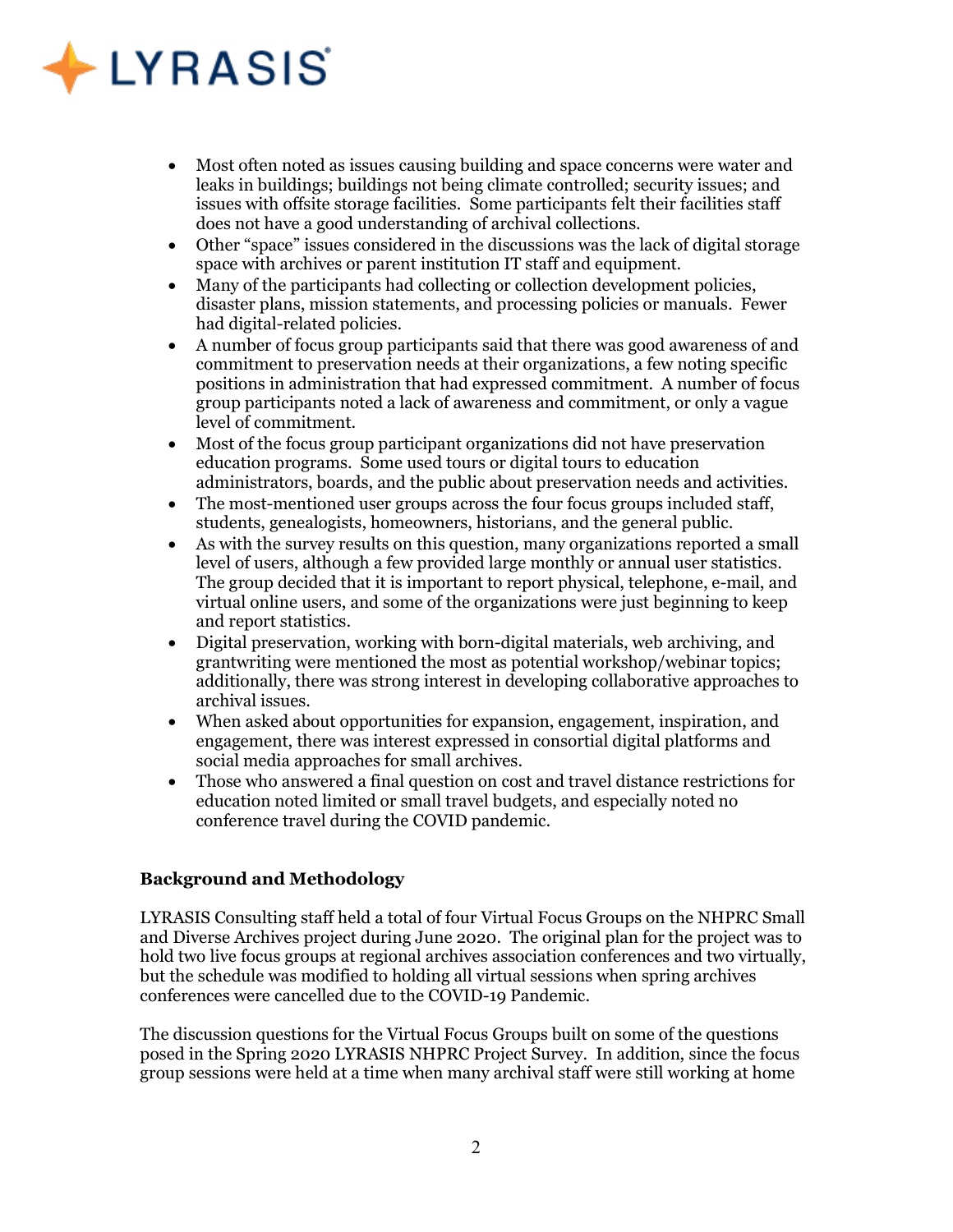

due to the pandemic, a question on the effects of the pandemic on archival practice was added.

Invitation e-mails were sent to the four Regional Archival Associations listed below for distribution, and participants registered through LYRASIS. All registrants were sent a Discussion Guide document for review before their focus group session (please see the Discussion Guide at the end of this document). The focus groups were held on the Adobe Connect Platform, and the facilitators gathered written remarks only.

This report includes raw data and analysis on the sessions held with:

- 1. Mid-Atlantic Regional Archives Conference, 6/4/20 (17 attendees)
- 2. Society of Rocky Mountain Archivists, 6/8/20 (6 attendees)
- 3. Midwest Archives Conference, 6/10/20 (10 attendees)
- 4. Society of California Archivists, 6/15/20 (5 attendees)

There were 16 states represented among the focus group attendees, including: Maryland (3 participants), Virginia (6), New Jersey (2), District of Columbia (1), Pennsylvania (1), New York (4), Colorado (6), California (5), Ohio (1), Illinois (3), Minnesota (2), Iowa (1), Nebraska (1), Indiana (1), Vermont (1), and Missouri (1).

Among the 38 participants, there were a variety of types of archives represented, including: archives in public libraries (6), academic library archives (17), municipal archives (2), museum archives (2), church or religious archives (5), state archives (2), historical society archives (1), and special archives (3).

### Key Comments from Focus Group Raw Data

Analysis of the information, and how NHPRC and the archival community can use it is included after each of the questions.

- 1. How would you define a small archives?
	- FTE Numbers: 3 or fewer staff  $-$  4 responses
	- $\bullet$  Size of collection: 500 linear feet or less  $-2$  responses
	- Both small staff and collection size
	- Size of parent institution
	- Managed by a Loan Arranger 2 responses
	- Managed by a part-time or ad-hoc archivist
	- Small Physical Space/Storage area 2 responses
	- Minimal budget
	- Specialized collections/for specific user community  $-2$  responses
	- Not well-known to public less visible 2 responses
	- Used mostly within institution and not to public
	- Need volunteers to get work done 2 responses

### Analysis: Focus group participants characterized small archives as those with a small number of FTEs, as well as small collection sizes and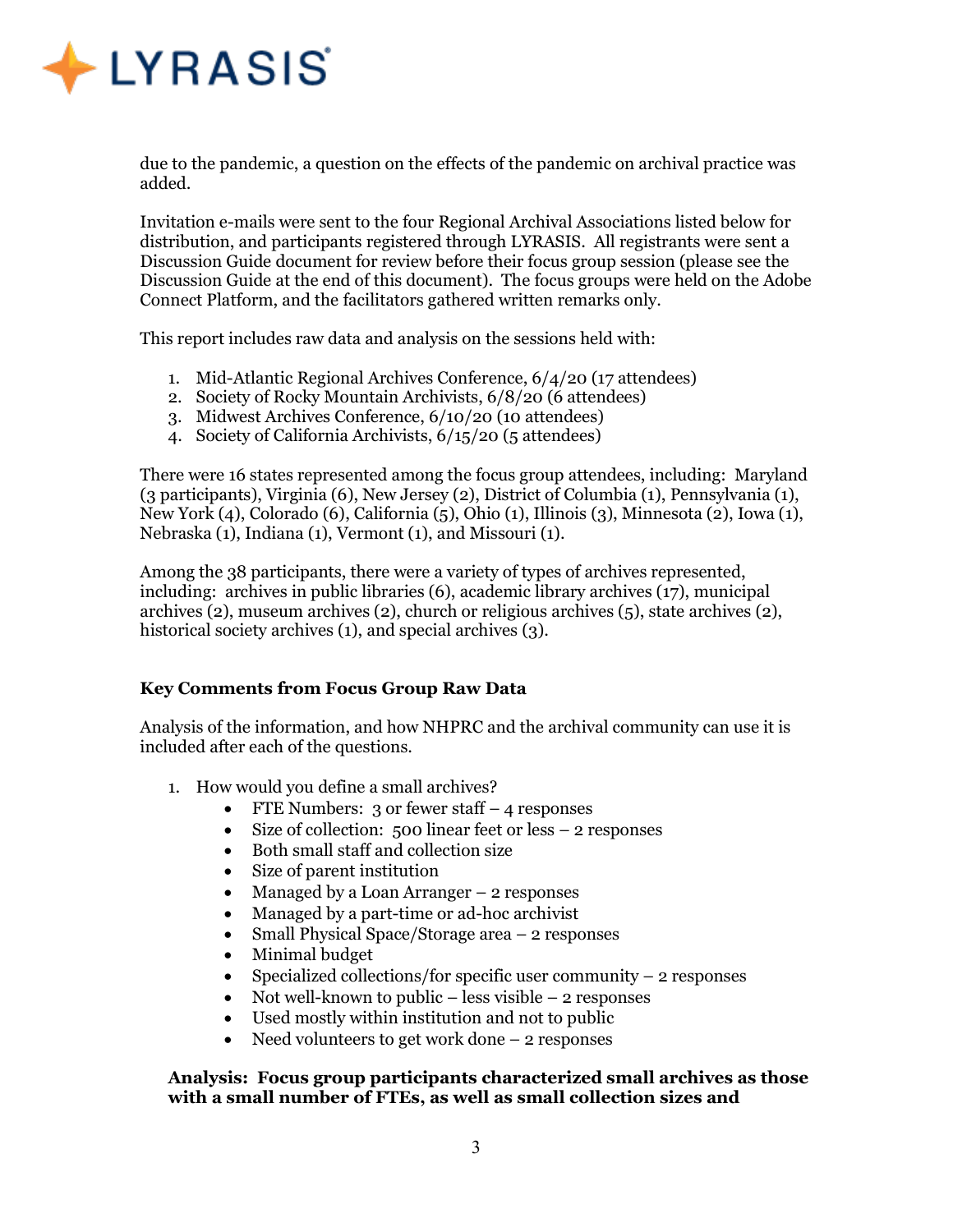

physical spaces. These archives may be heavily reliant on volunteer help. An interesting comment from several participants is that smaller archives may not be well-known to the public, and may be less visible.

- 2. What do you see as your archives' greatest strengths?
	- Committed staff  $-2$  responses
	- Policies exist
	- Public service  $-3$  responses
	- We have adapted to minimal staff size and small budget
	- Our connection to the community
	- Access policy  $2$  responses
	- Our collections
	- Collection is very focused
	- Our new space is good
	- Our management is open to change and improvement
	- We have deep knowledge on a very specific topic
	- Our organization was 120 years old before they had an archivist; she is the first
	- Short turnaround for requests
	- Relationships with other departments  $-2$  responses
	- Support of the parent institution's mission/archives supports and enhances our parent institution's overall mission – 2 responses
	- Passionate users
	- Can do what we want administration supports
	- Volunteer Board includes people with training in archives, marketing, finance, and management
	- Actively engaged in social mission
	- Connection to our founders

### Analysis: Characteristics of small archives strengths include a committed staff offering public service and access. Also very important were relationships with other departments and support of their parent institution's mission.

- 3. What do you see as your archives' greatest challenges?
	- Lack of policies  $-2$  responses
	- Small staff size  $-2$  responses
	- Funding  $-3$  responses
	- Born-digital materials/lack of policies specifically for born-digital  $-4$ responses
	- "Old-timers who resist change"
	- Capacity we need to build it up
	- Lack of awareness and enforcement of retention guidelines
	- Collection management practices are inconsistent
	- "Everything"
	- Need to be more proactive
	- "Growing collection and shrinking staff"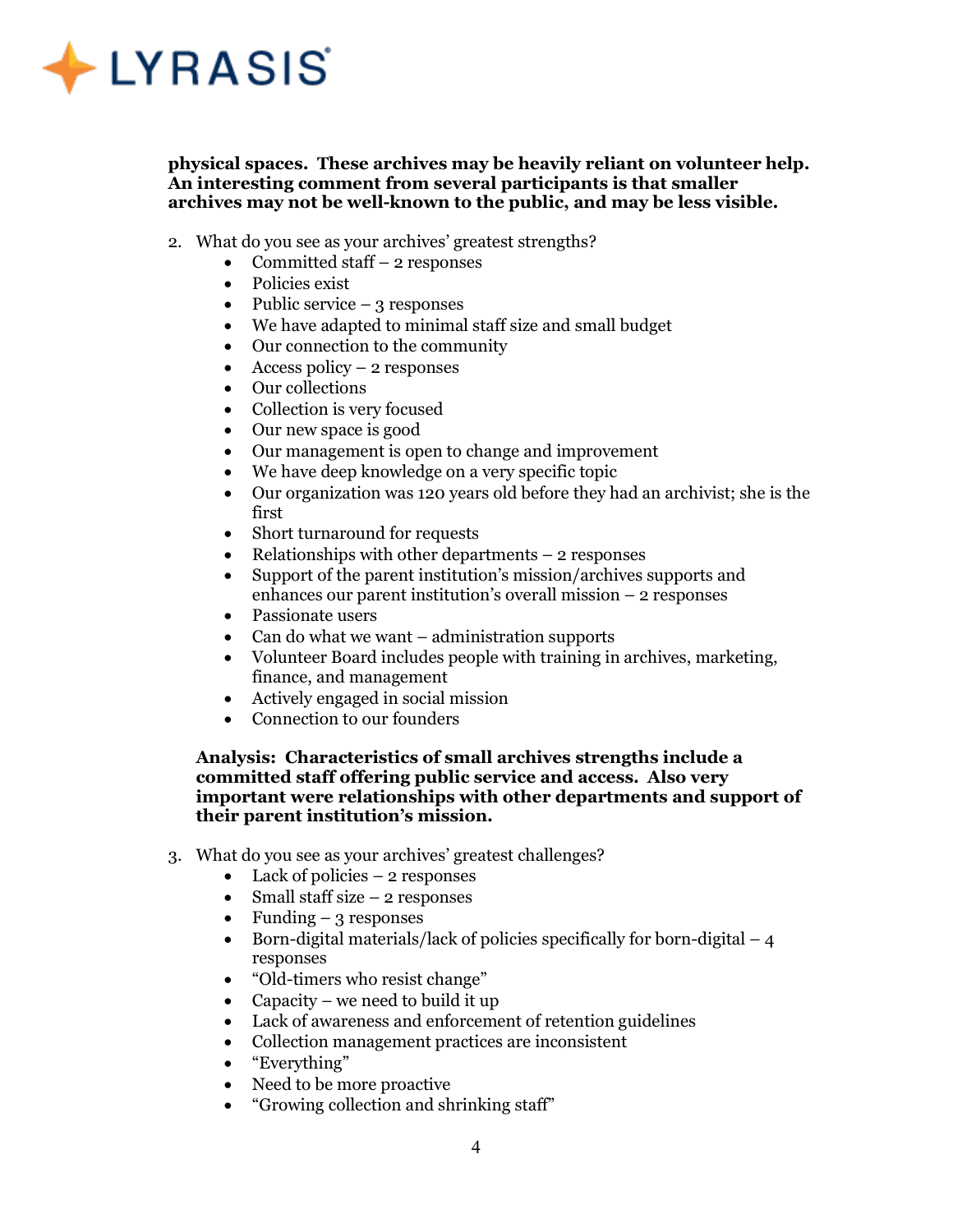## $\bigstar$  LYRASIS

- Staff spread thin  $-2$  responses
- Advocacy/advocating for the archives is a challenge  $-$  3 responses
- Student engagement
- Dealing with third-party software
- Need to collaborate on digital issues
- Need to work more on digital preservation
- Need to educate up
- Lack of institutional support
- Time to work with the collections

### Analysis: Four main areas were seen as key challenges among the small archives: small staff sizes, which were spread thin; low funding levels, lack of policies, and the need for advocacy for the archives.

- 4. Are there concerns related to the COVID-19 Pandemic which are currently affecting your archives?
	- What does reference look like/concerns about how we can best fulfill reference requests for remote researchers – 2 responses
	- Donor pickups elders don't want staff in their homes
	- Limited access to our building
	- Making sure that our organization's/state's response to COVID is being preserved – 2 responses
	- Our Library and Archives Building remains closed
	- Concerns about fall plans
	- The pandemic has highlighted our archives' lack of digital resources  $-5$ responses
	- Making sure we are "not just providing white women's documentation
	- Collecting protest materials
	- Doing instruction online or in a hybrid environment 2 responses
	- Our state is request staff work from home permanently
	- Time and ability to enter ArchivesSpace data
	- Difficulty with records management work during the pandemic
	- Can't bring work home to deal with it
	- Concern about what financial impact will look like
	- People are cleaning out their houses and we are getting a lot of donations
	- We are not reopening our house museum yet; we are providing research services for a fee
	- While we are able to "catch up on digital work," we have had a dropoff in being able to process physical materials

Analysis: This question was not asked in the Spring 2020 LYRASIS NHPRC Survey, which was in the field beginning in early March. Also, it was one of the later questions in the first Focus Group question, but discussion was so lengthy and intense that the facilitators moved it up until earlier in the session so discussion would not get cut off. The biggest concern that has surfaced during the pandemic is that many small archives have realized the lack of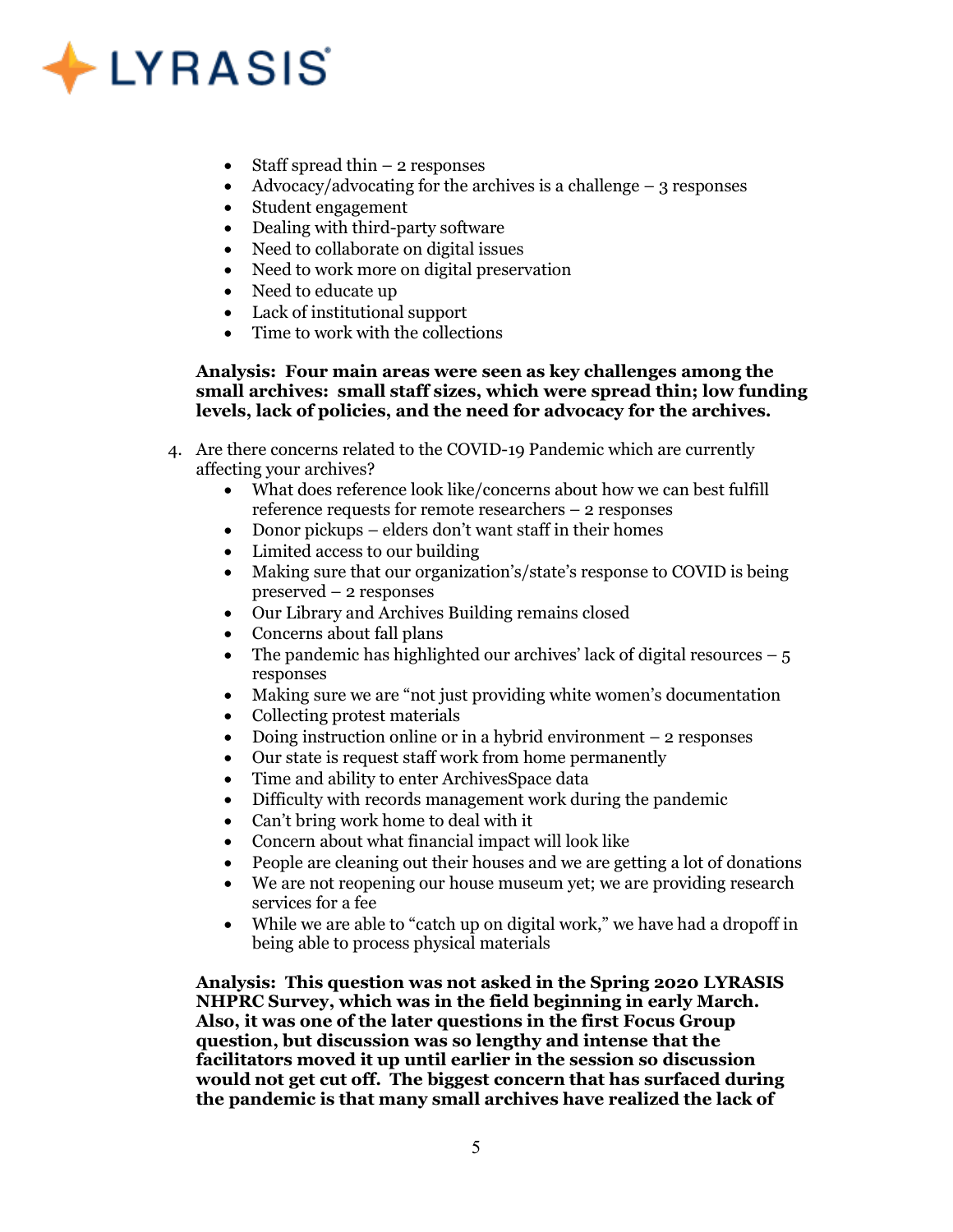

digital resources they offer. There were also strong concerns about how archives can best offer reference services during the pandemic and after, and making sure that the archives can preserve the history of COVID-19's effects on the archive, community, or state.

- 5. Which of your holdings do you consider to be the most significant and why?
	- Materials on world politics
	- Our backlog has treasures users don't know about
	- Information on orphan homes in the area
	- African-American related materials  $-3$  responses, including:
		- Information on Deerfield, CO (a nearby historically black community)
		- Blair Caldwell materials
	- Medical artifacts
	- Our photographs (3 responses) they are used by all kinds of researchers
	- "We could provide a different answer to this question every week"
	- Disability rights information
	- Legal and legislative records
	- University Records
	- Atomic Energy Commission records
	- Water Issues information
	- Artwork Materials 2 responses, including
		- Collection from Chris Petteys
		- Handmade artist books
	- Building permits
	- Annual Reports
	- Assessor records
	- Morgue of local newspaper (2 responses), including:
		- Rocky Mountain News archives
	- Information on Connie Willis, Science Fiction writer
	- Denver marriage applications
	- Prints and photos
	- University Catalogs 2 responses
	- Campus yearbooks and newspapers
	- Director and Board records; Founder's materials 2 responses
	- Historical advertising materials
	- Materials Sisters have written and presented
	- Women's Club/Women's groups records 3 responses
	- Activism materials
	- Street Directories
	- "Digital publications/university publications that are online are able to answer about 90% of our patron's questions."
	- TV Script holdings
	- Hollywood blacklist information
	- Doheny Family materials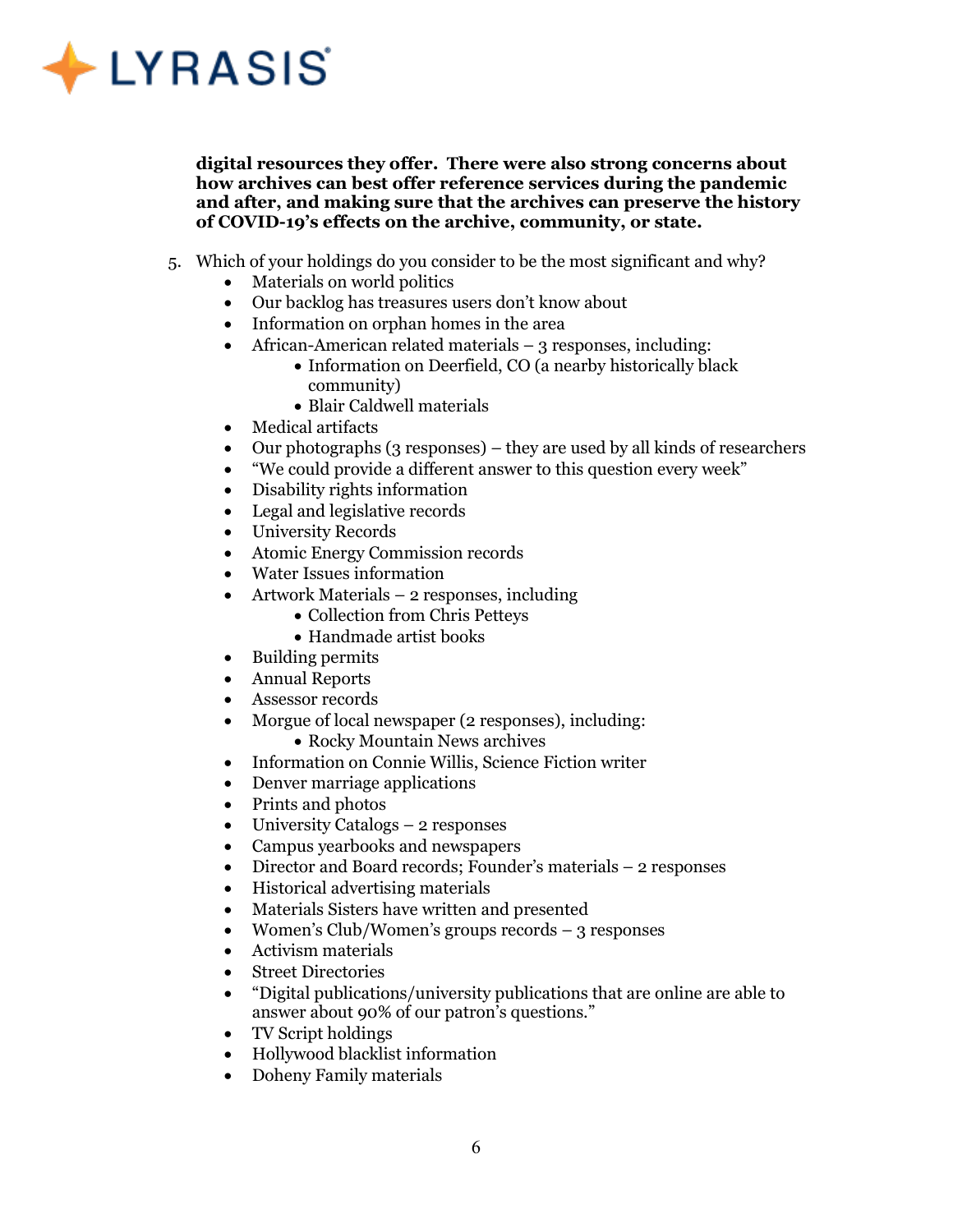

Analysis: This question produced a huge list of answers, including information on some unique collections held at specific archival repositories. Some of the materials mentioned by several respondents, across the different survey groups, included African-American related materials, photographs, artwork, and newspaper morgue collections. Additionally, University Catalogs, and Director/Board/Founder materials were among the important holdings at a number of archives.

- 6. Of the collections materials you hold, which types of materials do you feel you are the least equipped to handle properly?
	- $\bullet$  Born-digital materials 7 responses
		- Reasons include no storage, policies, access (2 responses)
		- Difficult to accession and process
		- Digital materials difficult to get off of obsolete formats
	- Maps and oversized items
	- "Digital materials of all kinds are difficult to preserve" (3 responses) and they are difficult to get donated to the archives
	- Photographs 3 responses
	- Obsolete formats a number of types
	- Objects
	- Artwork
	- Audiovisual materials (6 responses) they are expensive to migrate; problem formats include:
		- VHS
		- Beta
		- Reel-to-reel tapes
	- Paper materials
	- Architectural records
	- Software
	- A lack of a retention schedule and digital collection development policy makes dealing with digital collections difficult  $-4$  responses
	- E-mail
	- Oral histories
	- Temperature/Humidity/Light/Water have damaged dozens of rare books in our collections
	- Religion-related artifacts, costumes
	- Slides

Analysis: Born-digital and digitized materials were cited by the largest number of focus group participants as difficult formats; a number of participants noted that this was because of lack of retention guidelines and digital collection development policies. Other formats that participants felt they were least equipped to deal with included audiovisual materials and photographs. These results closely mirror the LYRASIS NHPRC Survey Results.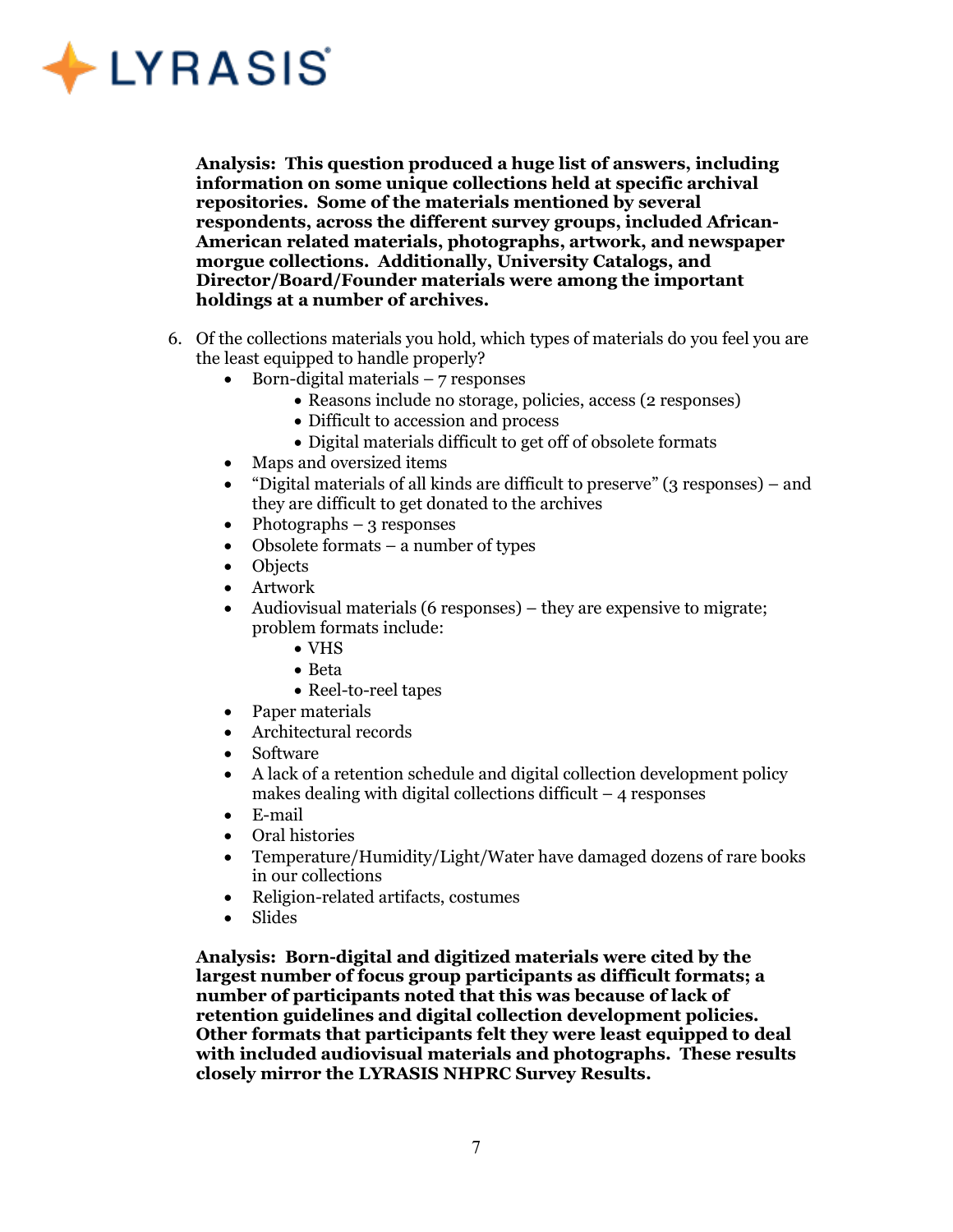# $\bigstar$  LYRASIS

- 7. Have the collection(s) been evaluated to determine that everything in the collection(s) is of long-term value to the institution? How was this done?
	- $\bullet$  We have not been able to do this due to other higher work priorities  $-2$ responses
	- This type of activity is ongoing
	- We need to do a more comprehensive evaluation
	- We are inventorying a collection of 90,000 boxes
	- We have not done this in the past
	- We review donations as they come in
	- $\bullet$  We are going to be doing this in the near future 2 responses
	- We have a collection policy  $-4$  responses (helps us to narrow our collecting)
	- We evaluate at the time of processing
	- Have only done for our physical art collection
	- Have a retention schedule which helps with this
	- Only collect materials appropriate to scope
	- Need to do this and consolidate the collections
	- Need to do this because unsure of what we are able to deaccession  $-2$ responses
	- Awards and plaques are difficult to keep and need to be evaluated  $-2$ responses
	- Collection follows mission statement

Analysis: While a number of organizations have collection policies to help them be selective in their collection, fewer had done evaluations of long-term fit to their institution. Some were not able to do this because it was not a priority in comparison to other activities; others said they would be doing these in the near future. This type of work needs to be done at institutions to guide them in their deaccession planning. Some of the focus group participants especially noted awards and plaques as difficult formats to evaluate for long-term retention.

- 8. What do you see as the greatest barriers to the long-term sustainability of collections?
	- Reliable funding/Budget  $-$  3 responses
	- Lack of Care
	- Competitors
	- Lack of succession/continuity planning 4 responses, including:
		- Cannot hire assistant
	- Staff issues  $-3$  responses, including:
		- Turnover in staff and need for education in dealing with digital issues
		- General staff turnover
		- Generally short-staffed
	- Declining budget and potential loss of staff due to COVID and economic downturn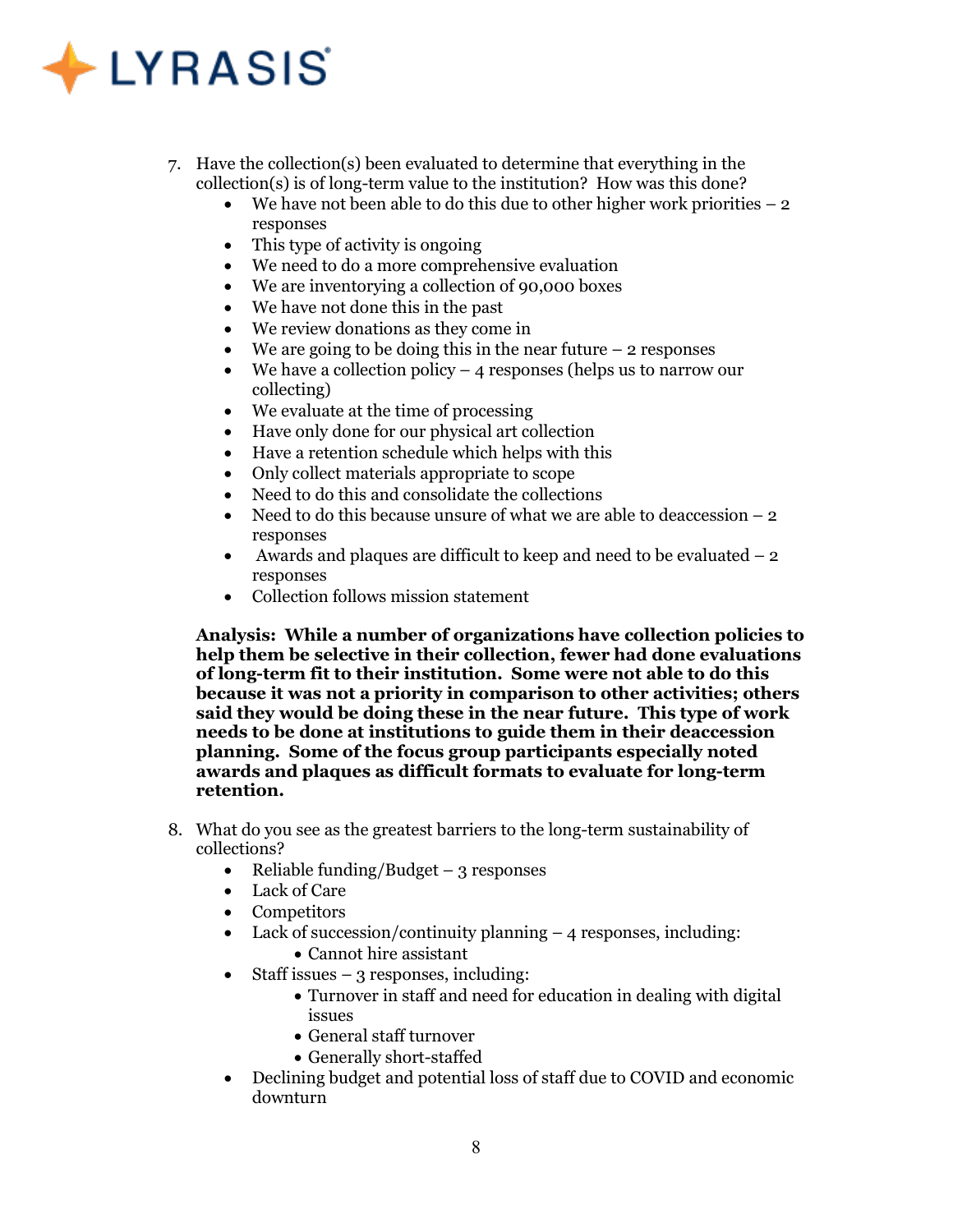## $\triangle$  LYRASIS

- Having a digital preservation open on a statewide basis (Preservica mentioned)
- The lack of and need for a consistently applied solution for digitization and digital preservation  $-$  3 responses
- We have a long-term plan to move our collection
- Equitable ways to form relationships and trust
- HVAC issues
- Lack of space
- The long-term fit with our organization's mission
- Commitment to archives ebbs and flows
- Visibility and buy-in from above
- An evaluation might help
- Archives is personality-driven vs. institutionally-stable
- Privacy issues for the sisters who are the subject of the collection

Analysis: Three main areas were seen by focus group participants as barriers to long-term sustainability. These included a lack of succession planning, a lack of digitization and digital preservation solutions, and a lack of budget/funding. Comments on succession planning appeared quite a bit more in focus group discussion than in the project survey.

- 9. Are there building and space issues which are affecting your collections?
	- We are out of room/space for our archives
	- We have collections under pipes
	- We are in the midst of renovation
	- Offsite storage issues (3 responses), including:
		- Our offsite storage is bad; especially location
		- "It is just a big shed"
	- Running out of digital space
	- Water and leak issues  $-5$  responses, including:
		- Roof leaks
	- Archives not climate-controlled (5 responses), including:
		- High temperatures in archives
		- Low humidity affecting archives
		- Our HVAC has to cover multiple spaces
	- $\bullet$  We do not have good security for our archival collections  $-4$  responses
	- Facilities does not have a good understanding of archival collections  $-3$ responses
	- $\bullet$  IT we have lack of digital space 3 responses
	- Lack of a reading room 2 responses
	- Lack of policies
	- Pests including silverfish
	- Need a purpose-designed space instead of what we have now

### Analysis: There were a variety of issues which were causing building and space concerns for collection storage. Most often noted were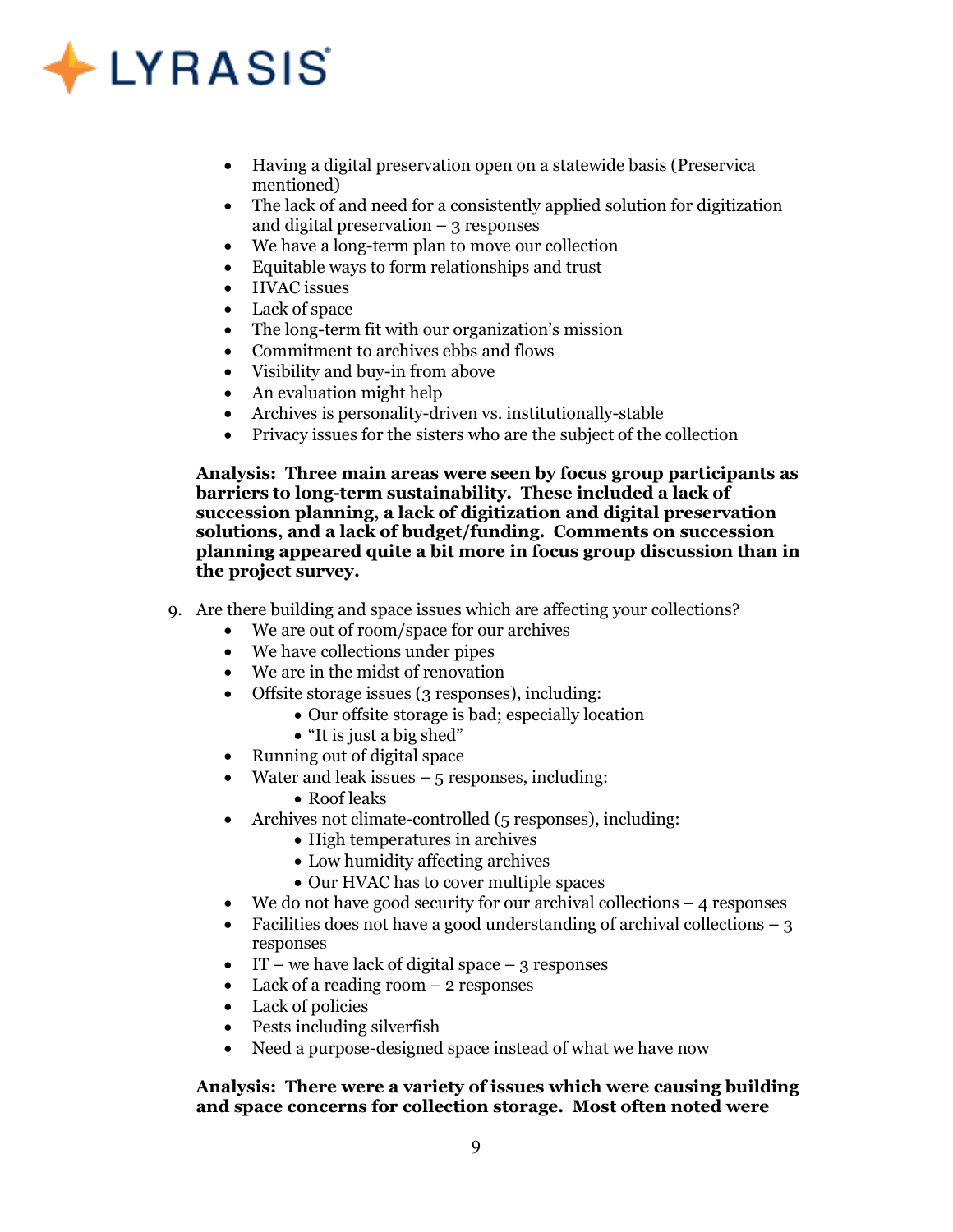

water and leaks in buildings; buildings not being climate controlled; security issues; and issues with offsite storage facilities. Additionally, some participants felt their facilities staff does not have a good understanding of archival collections, and another "space" issue considered in the discussions was the lack of digital storage space with archives or parent institution IT staff and equipment.

- 10. What type of written policies and procedures does your organization have?
	- Collecting/Collection development policy 10 responses
	- $\bullet$  Mission Statement 7 responses
	- $\bullet$  Disaster Plan 8 responses
	- Succession Plan
	- Deaccession Plan
	- Digital policies/standards 2 policies
	- Donor and acquisition guidelines
	- Web archiving policies
	- A formal retention policy
	- Vision Statement
	- Processing Manual 4 responses
	- Accession forms and processes
	- Policy for formats not accepted
	- Deed of Gift
	- No collection or deaccession plan

Analysis: The focus group facilitators were pleased to see how many of the participants said they had collecting or collection development policies, disaster plans, mission statements, and processing policies or manuals. Only some had digital-related policies.

- 11. Are the institution's senior administrators and trustees aware of preservation needs and committed to the protection of the collections?
	- Generally Yes, we have awareness, prioritization, and commitment  $-2$ responses
	- Yes, Fully aware  $-2$  responses
	- $\bullet$  Dean or Interim Dean is aware and committed  $-2$  responses
	- Our academic VP is aware and committed
	- Our Chief Operations Office is aware, but others are not
	- No, they are paying attention to other needs  $-2$  responses
	- Internal and external awareness and commitment exists
	- "We do have high-level support, but when it comes to details and dollars, the situation can be different"
	- "It depends"
	- Strong leadership is needed
	- Unsure about support from administration above
	- Need advocacy
	- "It would be nice to have"
	- "It is hard to know if this is beyond lip service"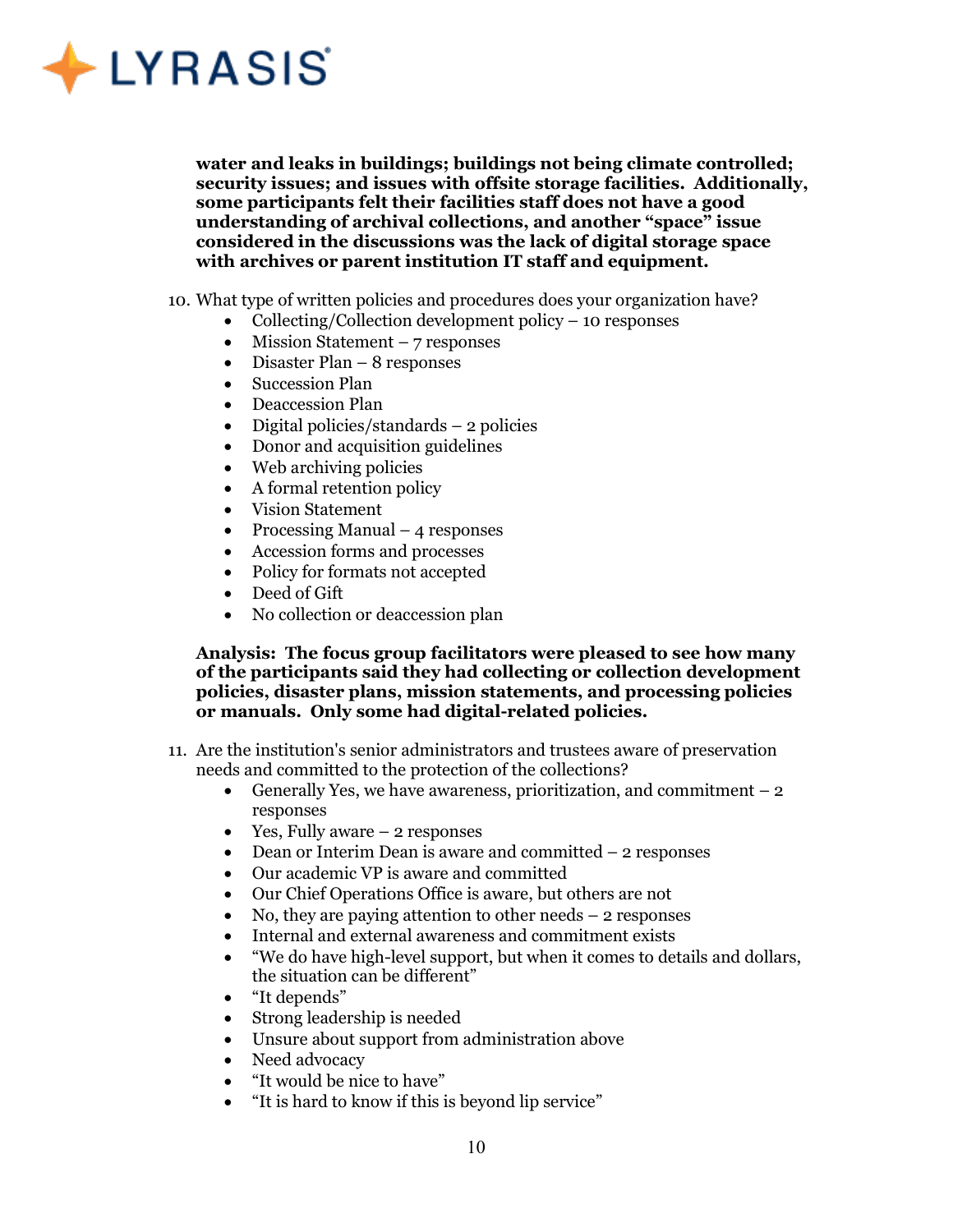

- We need an institutional repository and collection management system
- Need support for digital preservation
- We have issues with support due to institutional turnover
- Board is in support
- Our board has a "vague commitment" we need to educate them more
- Our board is "blissfully clueless" about the archives

Analysis: A number of focus group participants said that there was good awareness of and commitment to preservation needs at their organizations. A few noted specific positions in administration that had expressed commitment. There were a number that noted a lack of awareness and commitment or only a vague level of commitment.

- 12. Is there a program of preservation education for trustees, administrators, staff, and/or the public? What does it include?
	- No 12 responses, including:
		- Not enough time
		- Not for administration yet
	- "I wish"
	- Informal only
	- We do an annual program
	- Did program on caring for family documents
	- Yes for External preservation education
	- Yes for staff and public
	- Do tours to educate  $-5$  responses
	- Answer general questions about the archives
	- Did program on home archiving
	- Do ad hoc programming at alumni and annual galas
	- Do displays and faculty talks
	- Have started virtual tours
	- "People thing once something is in the database it is fine forever.

Analysis: This was an area of relatively strong agreement across the focus groups. Most did not have preservation education programs. Some organizations used tours and more recently digital tours to education administrators, boards, and the public about preservation needs and activities.

- 13. What type (e.g., staff, historians, genealogists, students) of people use your collections?
	- Art collectors
	- Staff 5 responses
	- Publishers (including Arcadia)
	- $\bullet$  Homeowners 2 responses
	- Visitors
	- Those doing research on our institution
	- Those who need local images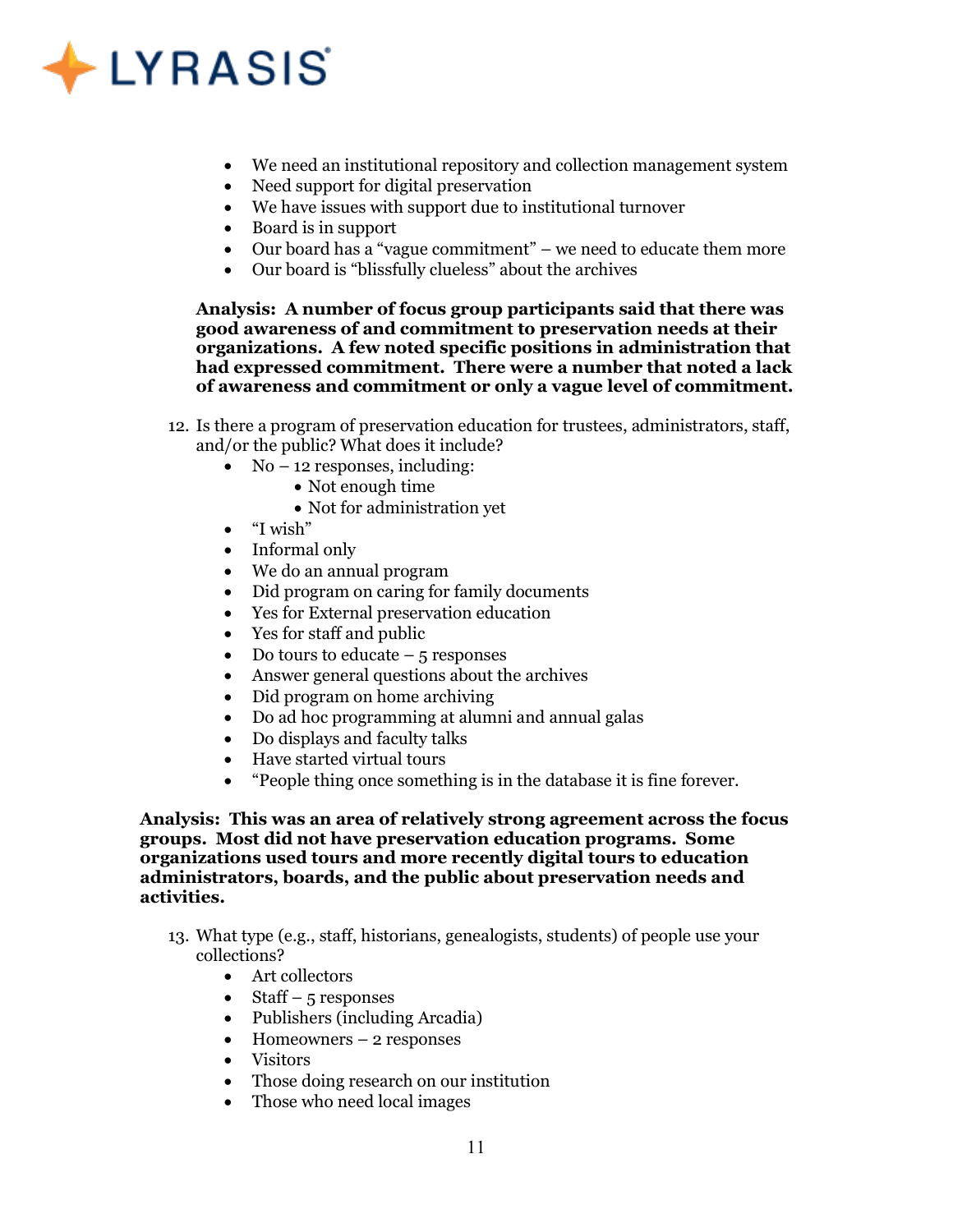## $\bigstar$  LYRASIS

- Citizens/General Public 2 responses
- Elected officials
- Genealogists 4 responses
- Lobbyists (oil and gas industry)
- Lawyers<br>•  $\frac{u}{2}$ Our use
- "Our users span from Beginners to Experts"
- $\bullet$  Historians 2 responses
- Scholars
- Staff of allied organizations
- $\bullet$  Students 4 responses
- Faculty
- Ours is a corporate archives so not open to the public
- University Communications Department staff
- Screenwriters

### Analysis: This was another area where there was a wide variety of answers. The most-mentioned user groups across the four focus groups included staff, students, genealogists, homeowners, historians, and the general public.

- 14. How frequently are the collections used by staff members and by the public? Provide us with an average number (e.g., per month or year).
	- 85 separate research requests a year/internal and Sisters
	- 1 public patron request per month; most by e-mail
	- Staff usage  $low 2$  per month
	- 15 public users/mo
	- $\bullet$  10-15/mo
	- 500-1000/year
	- Daily
	- More virtual interactions:
		- Inquiry via e-mail or digital vs. physical
	- Count walk-in, phone, and digital separately  $-2$  responses
	- 3800 official requests a year
	- 5 requests per month for students-staff-faculty
	- Organization just started collecting stats
	- Predecessor did not keep records
	- 194 reference requests last year
	- Public 20 requests
	- 10-15 per month; COVID has caused a drop
	- Staff  $5-7$  requests; public  $3-5$
	- Average 5 requests per month
	- 170 researchers last year

Analysis: As with the survey results on this of question, many organizations reported a small level of users, although a few provided large monthly or annual user statistics. The group decided that it is important to report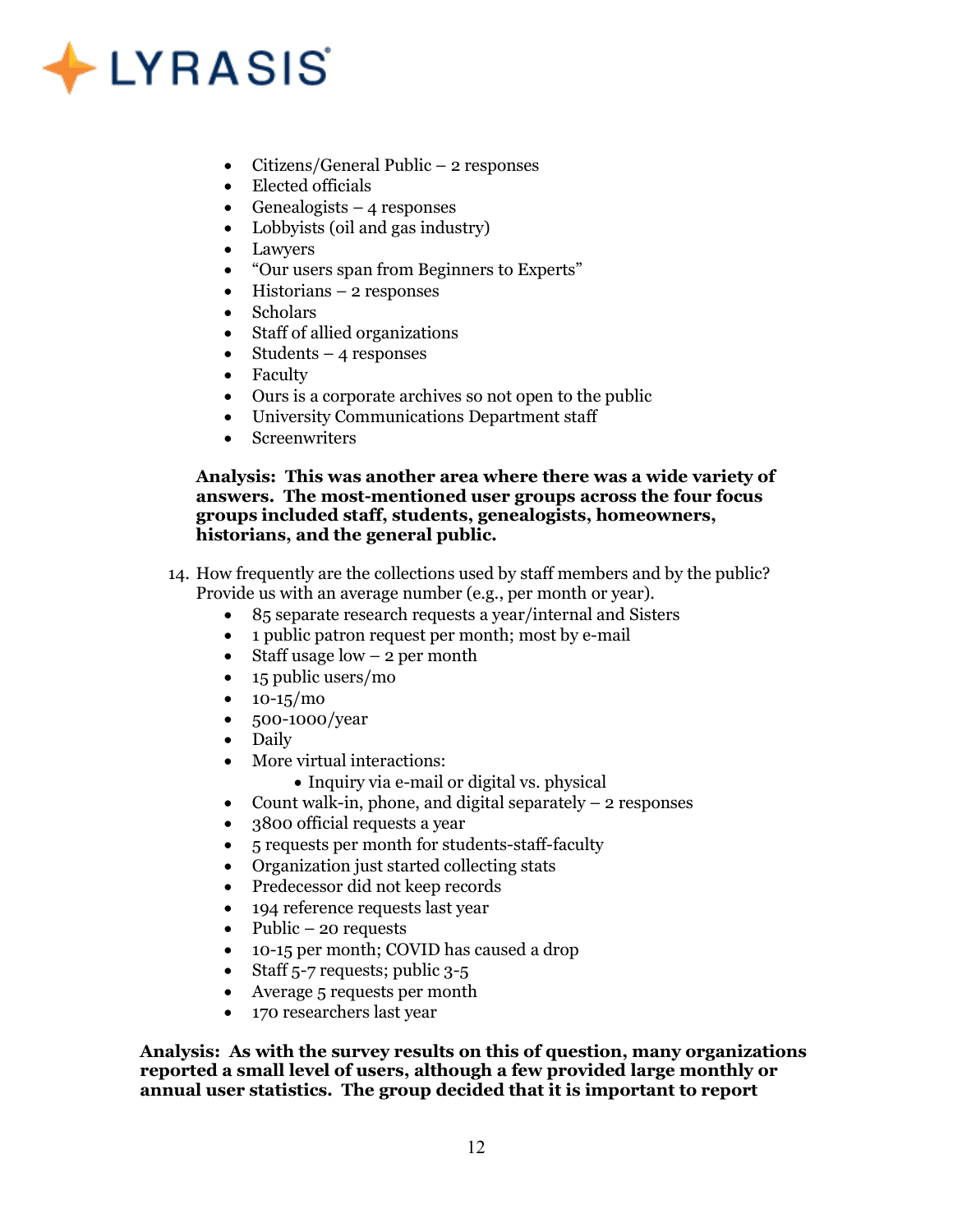

### physical, telephone, e-mail, and virtual online users, and some of the organizations were just beginning to keep and report statistics.

- 15. Is there a particular archival topic you feel would be most valuable for a workshop or webinar focused around the needs of small archives?
	- Grantwriting  $-4$  responses
	- Discussions of equipment for digitization
	- Reopening Scenarios
	- $\bullet$  Born digital issues  $-7$  responses, including:
		- Born digital on a shoestring
	- $\bullet$  Web archiving issues 6 responses
	- Advocacy & Awareness-building  $-$  3 responses
	- Time Management
	- Basic Preservation topics
	- Digital preservation issues (10 responses), including:
		- Digital preservation systems
		- Consortial digital preservation strategies (Kansas model mentioned)
		- "Digital Preservation for Bosses" (2)
		- Digital preservation issues for  $IT$  staff  $(2)$
		- $\bullet$  Helping people understand the need for digital preservation (4)
	- Community Outreach
	- "Access-minded collection management"
	- Regional Archival Association/SAA/AASLH/LYRASIS-offered classes
	- Developing collaboration 4 responses (mentioned Balboa Park model)

### Analysis: Digital preservation, working with born-digital materials, web archiving, and grantwriting were mentioned the most as potential workshop/webinar topics; additionally, there was strong interest in developing collaborative approaches to archival issues.

- 16. For small archival organizations such as yours, what do you see as the greatest opportunities for expansion, collaboration, inspiration and engagement with the public?
	- $\bullet$  Social media to promote collections  $-3$  responses
	- Archives Bazaars
	- Engagements, including looking at the changing needs of the community
	- Connecting with non-archival organizations
	- Sharing online
	- Digitize and share
	- "Make history relevant to today"
	- Partnering with community organizations, larger archives, and community leaders
	- Work with local history groups
	- Blogging cheap and easy
	- Document the pandemic
	- Collaboration with public library, genealogy, and museum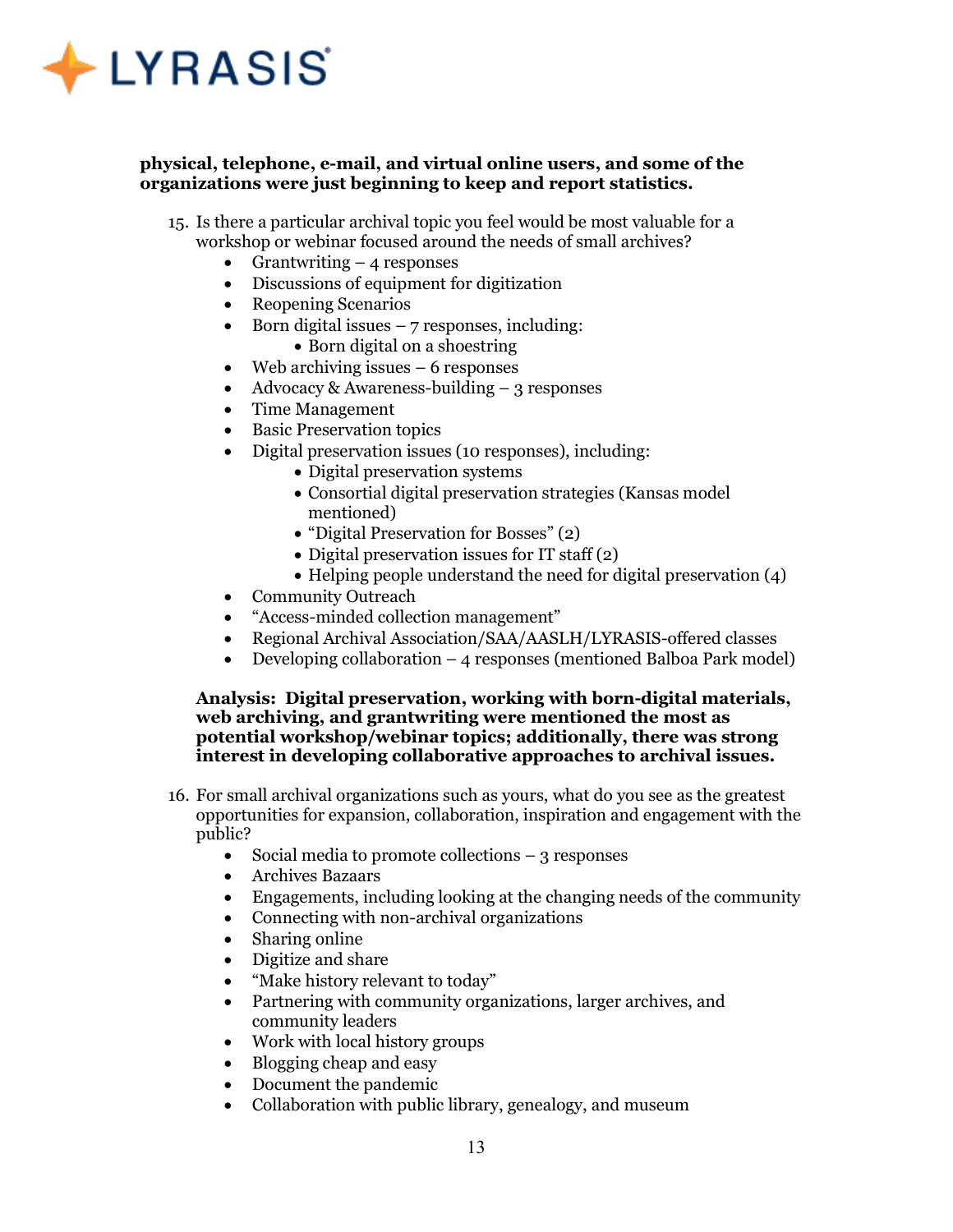## $\triangle$  LYRASIS

- Permanent area in museum for archival materials
- Connecting more deeply with faculty and curriculum
- Strengthen relationships with Libraries, Archives, and Museums
- Virtual exhibits
- Departments outside of library for collaboration
- Classes making the business case for digitization
- How to apply teaching with primary resources
- Reach non-traditional and non-academic users
- $\bullet$  Digital repository platform consortial 4 responses
- Sharing digital images
- Community archives
- "Small archives are often ignored in tools, programs, and grants"

Analysis: This focus group question had the largest variety of answers. There was interest expressed in consortial digital platforms and social media approaches for small archives. Other than the COVID-related questions, this question generated the largest amount of discussion across all of the focus group sessions.

- 17. Do you have cost and travel distance restrictions for education? If so, can you describe those for us?
	- Travel money will go away
	- No travel during  $\text{COVID} 4$  responses
	- Faculty grant can pay for this type of travel
	- Difficult to travel because based in a rural area
	- In a normal year, able to go to 2 out-of-state conferences
	- No budget for training and education  $-3$  responses
	- Attending online only
	- Usually has to pay out of pocket

Analysis: The facilitators listed this question to be asked if time allowed. Only three of the focus groups had time to address this question. Those who answered noted limited or small travel budgets, and especially noted no conference travel during the COVID pandemic.